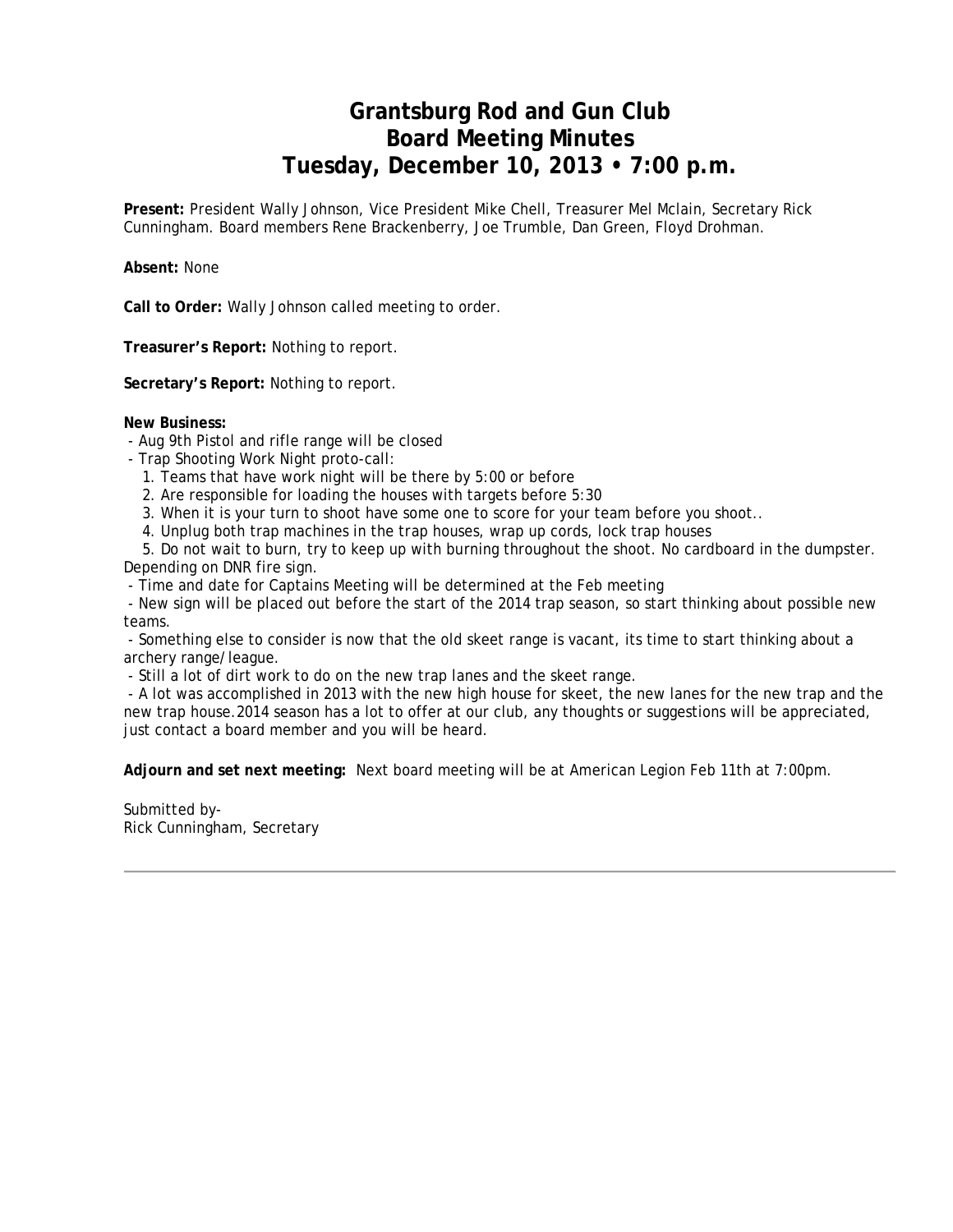## **Grantsburg Rod and Gun Club Board Meeting Minutes Thursday, September 12, 2013 • 7:00 p.m.**

**Present:** President Wally Johnson, Vice President Mike Chell, Treasurer Mel Mclain, Secretary Rick Cunningham. Board members Rene Brackenberry, Joe Trumble, Dan Green, Floyd Drohman.

**Absent:** None

**Call to Order:** Wally Johnson called meeting to order.

**Treasurer's Report:** The skeet range and trap lane fundraiser has raised almost \$2,700. Thanks to all who helped out.

**Secretary's Report:** Nothing to report.

**New Business:**

- Turkey Shoot tickets will be \$4.00 this year.
- Talked about possible archery range where old skeet houses were.
	- Welcome all thoughts on this from all members.

• New rifle racks have been installed at the rifle range, and all tables have been covered with rubber at the rifle range.

**Adjourn and Set Next Meeting:** Next Board Meeting is Tuesday, October 29, at 7:00 p.m.

Submitted by-Rick Cunningham, Secretary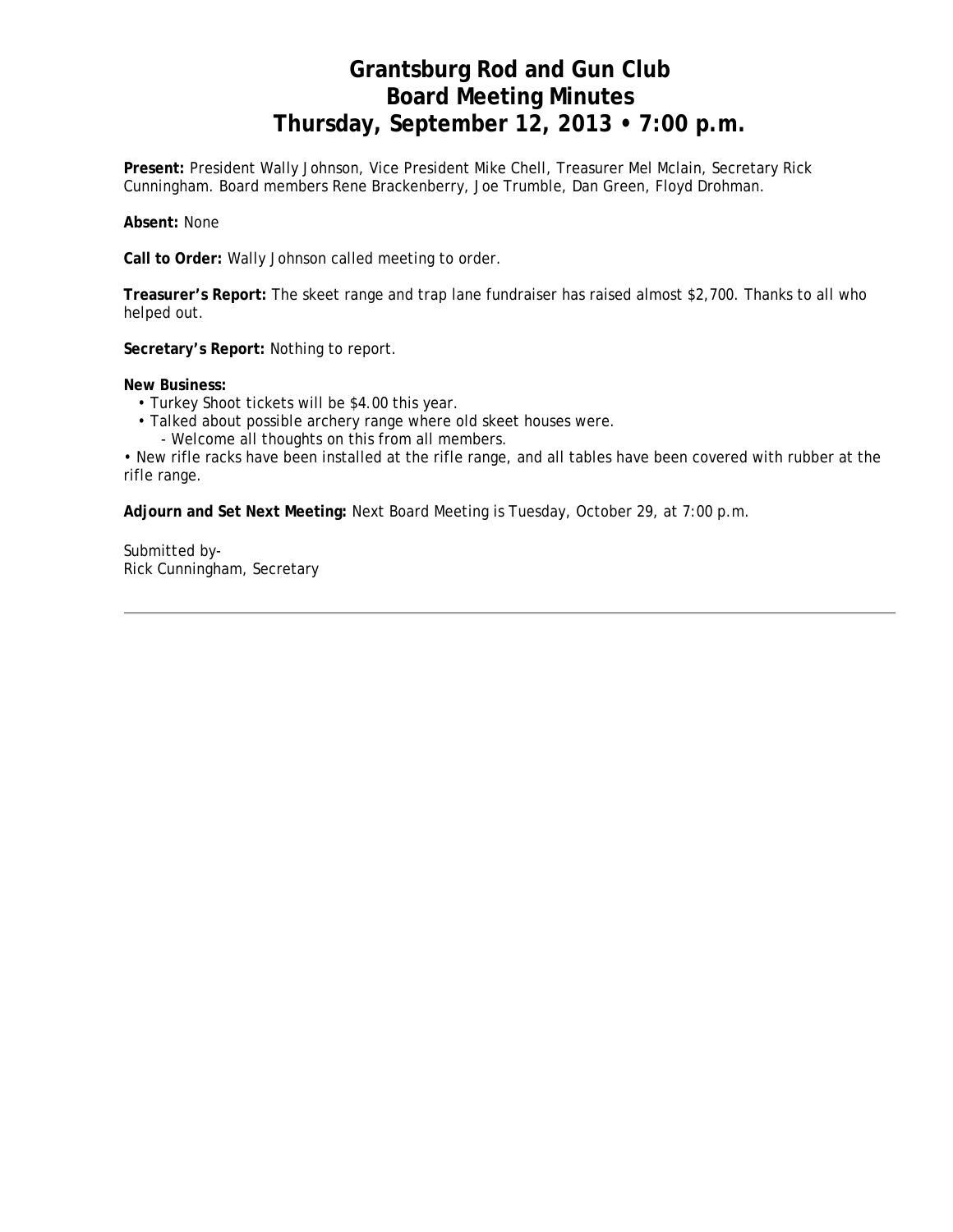### **Grantsburg Rod and Gun Club Board Meeting Minutes Thursday, August 8, 2013 • 7 p.m. Gun Club**

**Present:** Vice President Mike Chell, Treasurer Melissa McLain, Out-going Secretary Kerri Harter, In-coming Secretary Rick Cunningham, Board Members Rene Brackenbury, Dan Greene and Joe Trumble; Floyd Drohman; John McNally

**Absent:** President Wally Johnson

**Call to order:** The meeting was called to order at 7 p.m. by Secretary Kerri Harter

**Treasurer Report:** The treasurer's report was presented by Melissa McLain and approved. Mel presented a new membership form that will be put into effect beginning Nov. 1.

**Secretary's Report:** Nothing to report

**New Officers:** The board welcomed Rick Cunningham as the new secretary. Mike Chell and Rene Brackenbury were re-elected to their same positions.

**Turkey Shoot Sept. 21:** Kerri will take care of advertising and ordering the turkeys and cheese. The ticket price per game will stay at \$3. There will be a meeting prior to the event.

**Pine Tech:** Nothing to report

**Range classes:** Mel reported on two more classes booked for upcoming weekends.

**Old Building:** Floyd reported work on the siding will continue the following week. Rick reported rubber will be put on the rifle range tables in the near future.

**Trap thrower repair:** Joe will take the east trap motor to Rice Lake to have it rebuilt.

**New Business:** The board agreed to raise membership prices for next year: \$30 for single, \$45 for family, \$300 for lifetime. Mel will do a cost analysis of the club's revenue and expenses and then the board will determine what the shooting fees and selling price for shells will need to be set at for next year.

**Adjourn and set next meeting:** Meeting was adjourned at 8:15 p.m. Next meeting will be Thursday, Sept. 12 at 7 p.m. at Gun Club.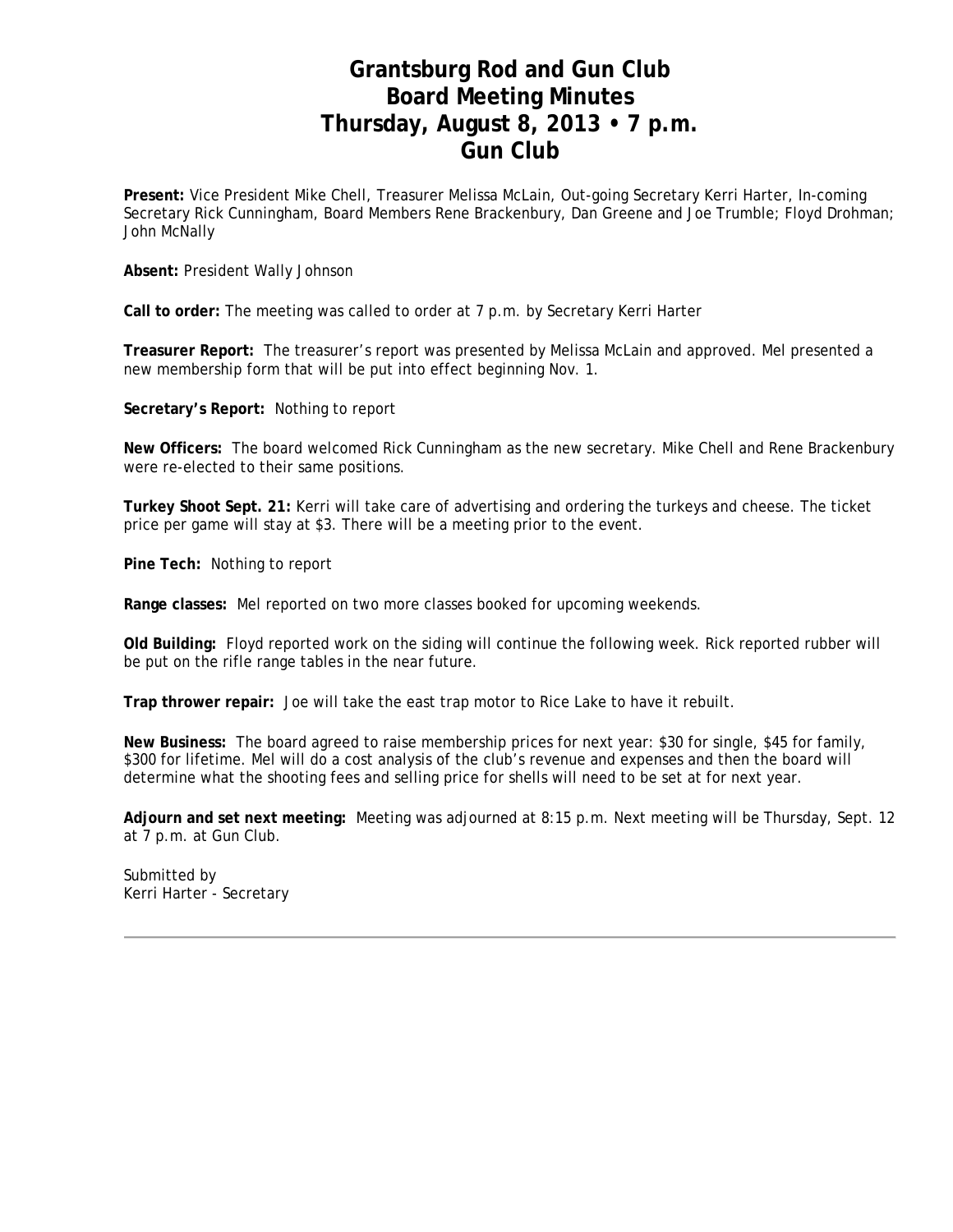# **Grantsburg Rod and Gun Club Board Meeting Minutes Thursday, July 11, 2013 • 7 p.m. Gun Club**

**Present:** Treasurer Melissa McLain, Secretary Kerri Harter, Board Members Rene Brackenbury, Dan Greene and Joe Trumble; Floyd Drohman; John McNally

**Absent:** President Wally Johnson, VP Mike Chell

**Call to order:** The meeting was called to order at 7 p.m. by Secretary Kerri Harter

**Treasurer Report:** The treasurer's report was presented by Melissa McLain and approved.

**Secretary's Report:** Nothing to report

**100 Bird:** Prices for beer and shooting were set, houses filled, concessions help covered.

**Grudge Matches:** Dates were set and posted on website. Kerri will make posters for club house.

**Pine Tech:** Nothing to report

**Range classes:** Nothing to report.

**Adjourn and set next meeting:** Meeting was adjourned at 8 p.m. Next meeting will be Thursday, Aug. 8 at 7 p.m. at Gun Club.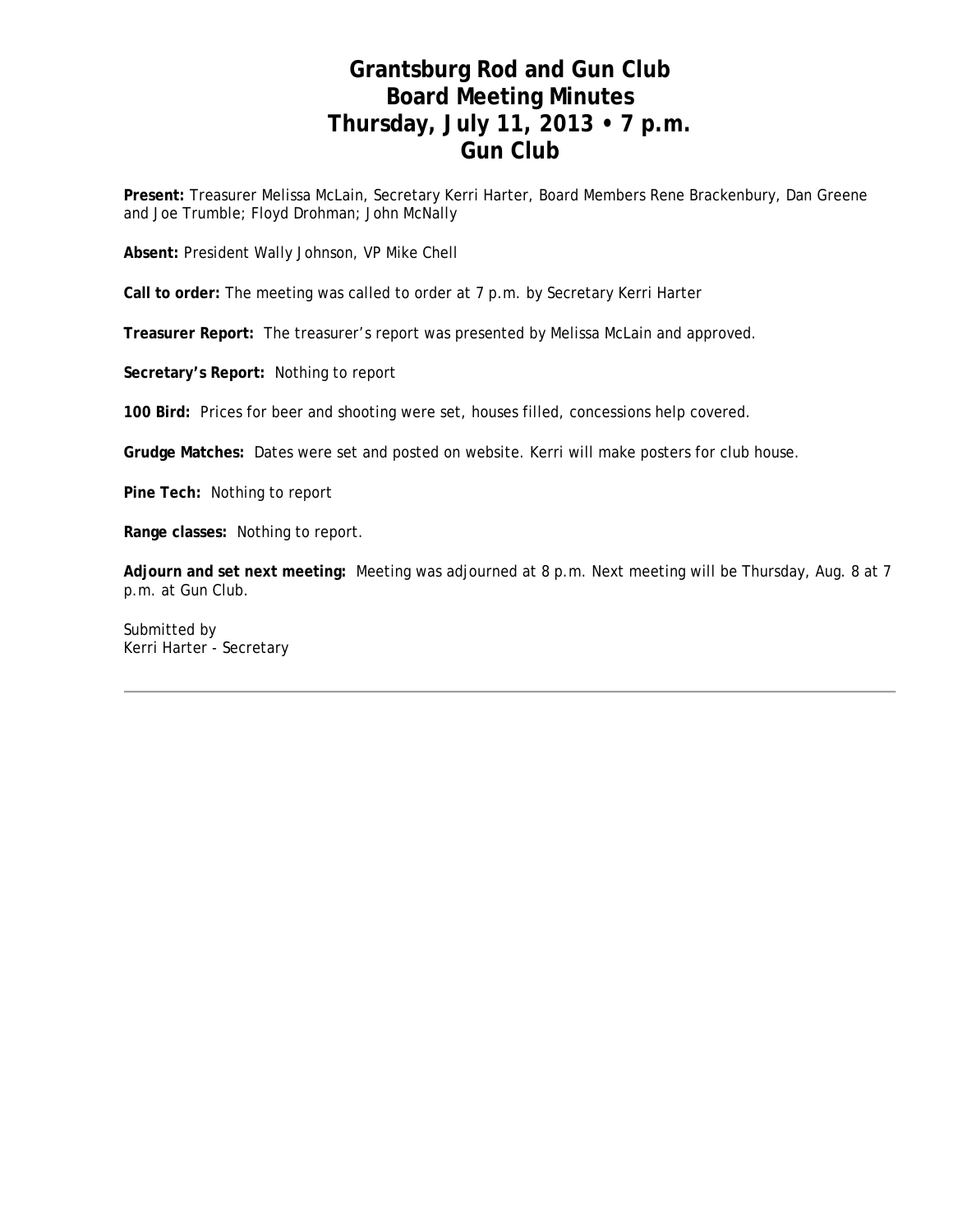### **Grantsburg Rod and Gun Club Board Meeting Minutes Thursday, June 6, 2013 • 7 p.m. Gun Club**

**Present:** President Wally Johnson, VP Mike Chell, Treasurer Melissa McLain, Secretary Kerri Harter, Board Members Rene Brackenbury, Dan Greene and Joe Trumble

**Call to order:** The meeting was called to order at 7 p.m. by VP Mike Chell.

**Treasurer Report:** The treasurer's report was presented by Melissa McLain and approved. All construction to the ranges will temporarily be put on hold until birds and taxes are paid for.

**Secretary's Report:** Kerri will advertise for the 100 Bird Shoot.

**Pine Tech:** Nothing to report

**Range classes:** Hunter's Ed will have the cub reserved for Sat., July 27. Range will be closed.

**Adjourn and set next meeting:** Meeting was adjourned at 7:45 p.m. Next meeting will be Thursday, July 11 at 7 p.m. at Gun Club.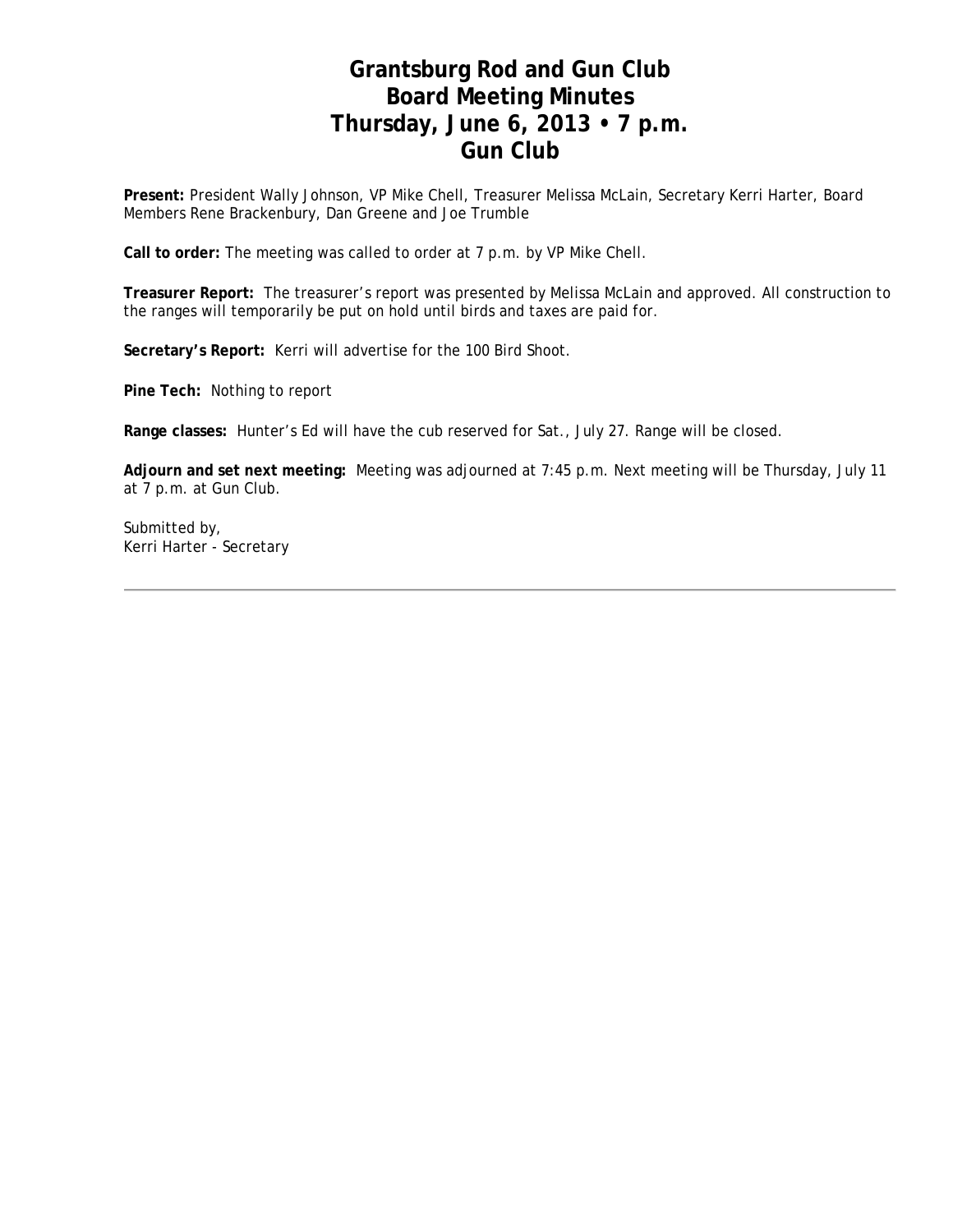### **Grantsburg Rod and Gun Club Board Meeting Minutes Thursday, May 2, 2013 • 7 p.m. Gun Club**

**Present:** VP Mike Chell, Treasurer Melissa McLain, Secretary Kerri Harter, Board Members Rene Brackenbury and Joe Trumble; Floyd Drohman

**Absent:** President Wally Johnson, Board Member Dan Greene

**Call to order:** The meeting was called to order at 7 p.m. by VP Mike Chell.

**Treasurer Report:** The treasurer's report was presented by Melissa McLain and approved.

**Secretary's Report:** Nothing to report.

**Pine Tech:** Nothing to report

**Range classes:** Dave Sohm attended the meeting to request a reservation date for a class. Approved.

**Adjourn and set next meeting:** Meeting was adjourned at 8 p.m. Next meeting will be Thursday, June 6 at 7 p.m. at Gun Club.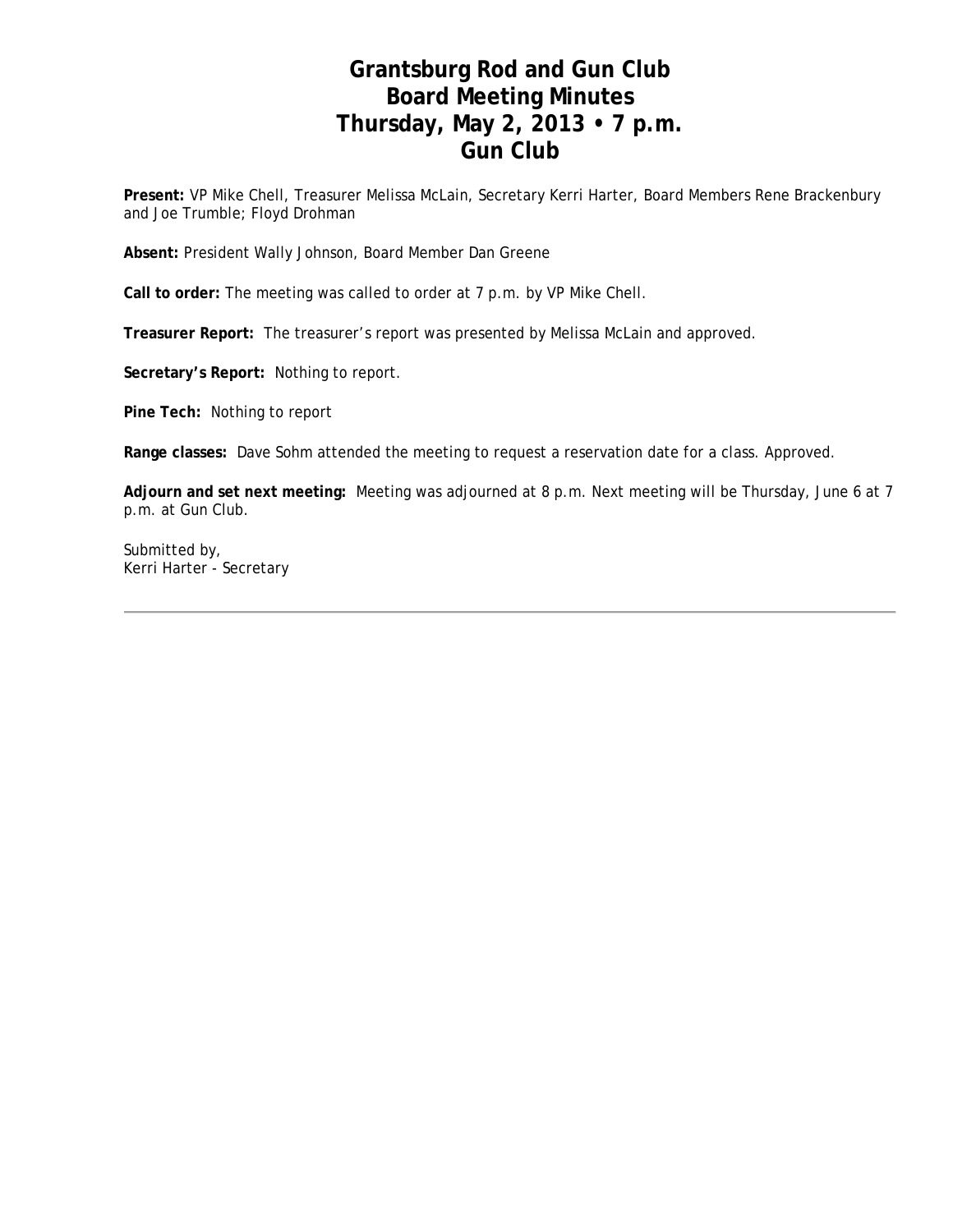#### **Grantsburg Rod and Gun Club Board Meeting Minutes Monday, April 8, 2013 • 6 p.m. Gun Club**

**Present:** President Wally Johnson, VP Mike Chell, Treasurer Melissa McLain, Secretary Kerri Harter, Board Members Rene Brackenbury and Dan Greene; Floyd Drohman; John McNally

**Absent:** Board Member Joe Trumble

**Call to order:** The meeting was called to order at 6 p.m. by President Wally Johnson

**Treasurer Report:** The treasurer's report was presented by Melissa McLain and approved. Mel also presented an updated membership status report.

**Secretary's Report:** Kerri talked with the high school guidance counselor regarding high school students earning community service hours by working at the club. The club agreed no DFS scholarships would be awarded unless students were allowed to do volunteer on the club's grounds. The school approved students earning community service hours at the club but requested the club not allow any shooting on the ranges while students were present. The club agreed this was not possible, so agreed no DFS scholarships would be awarded at this time.

**High School League:** Nothing to report

**Pine Tech:** Nothing to report

**Range classes:** Scott from Guardian Tactical Solutions joined the meeting to request dates to hold classes.

 - Mel and Scott McLain have agreed to be contact persons for scheduling classes in the future and then present the

 calendar to the board each month. John McNally will continue to update the website with revisions to the calendar.

**Work Day:** Saturday, April 20. Mel will contact Kari Green for kitchen cleaning and will also be available to get things cleaned and set up in the new clubhouse. Dan Greene will draft a list of projects for that day.

**Trap Season:** Open shooting begins Thursday, April 18 and league begins Monday, May 6. Special event dates and the trap schedule will be posted on the website.

**Updates/Summaries:**

 *Ranges:* 3rd trap house needs to be completed by Sunday shoot – June 9. *Old club house:* Floyd reported chinking and staining should be addressed this year.

 **Adjourn and set next meeting:** Meeting was adjourned at 7:30 p.m. Next meeting will be Thursday, May 2 at 7 p.m. at Gun Club.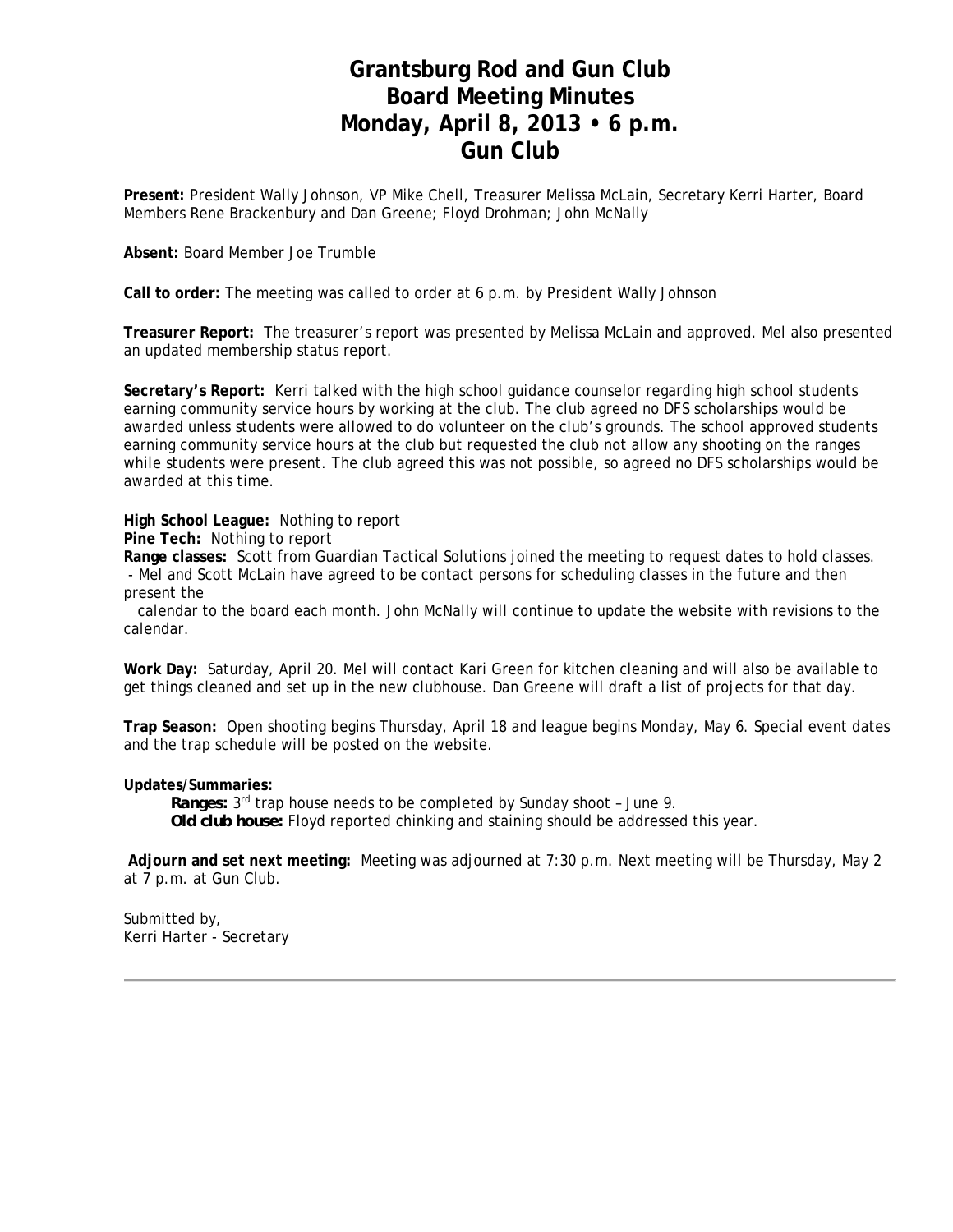## **Grantsburg Rod and Gun Club Board Meeting Minutes Monday, March 4, 2013 • 6 p.m. Hummer's Rendezvous**

**Present:** President Wally Johnson, VP Mike Chell, Treasurer Melissa McLain, Secretary Kerri Harter, Board Members Joe Trumble, Rene Brackenbury; Floyd Drohman; John McNally

**Absent:** Board Member Dan Greene, Maintenance Rep Scott McLain

**Call to order:** The meeting was called to order at 6 p.m. by President Wally Johnson

**Treasurer Report:** The treasurer's report was presented by Melissa McLain and approved. Mel also presented a current membership list and breakdown of status of each (senior, single, family, etc.)

**Secretary's Report:** The high school contacted Kerri to ask if the gun club would be giving DFS scholarships again this year. The board agreed to the same as last year: two \$250 scholarships.

**Pine Tech:** Nothing to report

**Updates/Summaries:**

*High School League:* Joe and Mel reported the next info meeting was rescheduled. More at the next meeting.

*Burnett Dairy propane tank:* Mike talked with Burnett Dairy and the dairy agreed to sell us the propane tank we are currently using for \$200. All agreed.

*Ranges:* John McNally discussed the need to get the 3rd trap house ready before the Sunday League shoot at our club which is June 9.

**New Business:** 

*Flag:* Joe will pick up the new flag for the season. The flag will fly from Memorial Day through Veteran's Day.

 **Adjourn and set next meeting:** Meeting was adjourned at 7 p.m. Next meeting will be Monday, April 8 at 6 p.m. at Gun Club.

**Trap team meeting is scheduled for Monday, March 11 at 7 p.m. at the Gun Club.**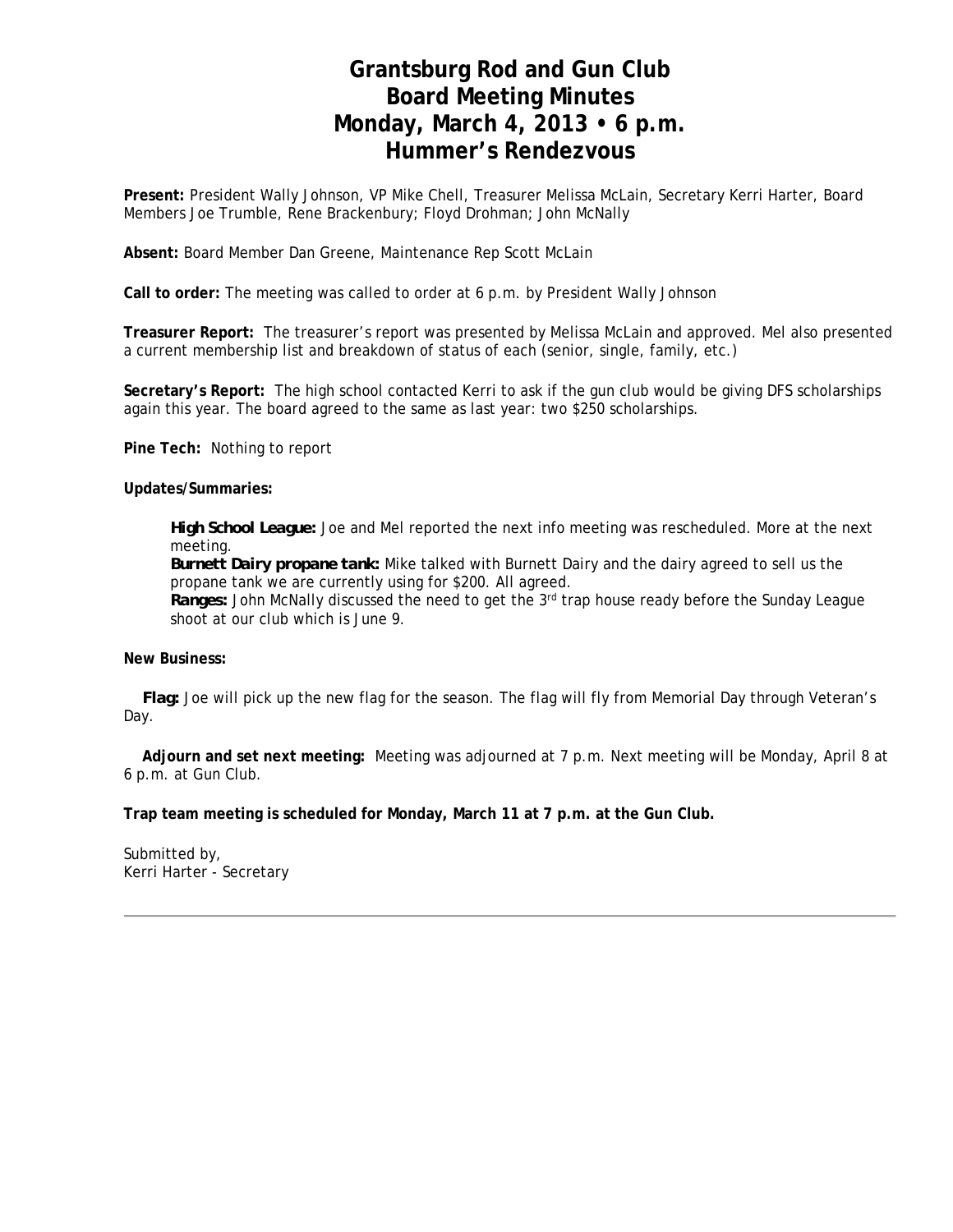## **Grantsburg Rod and Gun Club Board Meeting Minutes Monday, Feb 11, 2013 • 6 p.m. Legion**

**Present:** President Wally Johnson, VP Mike Chell, Treasurer Melissa McLain, Secretary Kerri Harter, Board Members Joe Trumble, Rene Brackenbury, Dan Greene; Floyd Drohman

#### **Absent:** Maintenance Rep Scott McLain

**Call to order:** The meeting was called to order at 6 p.m. by President Wally Johnson

**Treasurer Report:** The treasurer's report was presented by Melissa McLain and approved. Mel also presented a bill from Burnett Dairy for propane tank rental, which was increased from previous years. The board decided to wait on paying yearly fee and try to find a tank to purchase instead.

**Secretary's Report:** Nothing to report.

**Pine Tech:** Mel sent new gate combination to Doug Pieper along with names of qualifying students.

**Updates/Summaries:**

*High School League:* Mel reported info from the meeting at Brill Gun Club on the high school trap league. Most of the meeting discussed cost and ways to raise money. Prior to proceeding with the league, however, we will need Grantsburg High School to endorse this league, in name only, and from there we will work on forming a team, raising money, etc. Mel and Floyd have already talked with Athletic Director Mike Amundson and they will get the necessary info to him to review. The next informational meeting is set for Feb. 28 which Mel will attend and report back to the board on March 4.

**New Business:** 

*Wally and Judy Johnson Benefit:* The club will donate toward the food for this benefit. Scott McLain will sponsor a gun for raffle at cost. Mel will send a mass email to club members regarding the benefit.

**Adjourn and set next meeting:** Meeting was adjourned at 7 p.m. Next meeting will be Monday, March 4 at 6 p.m. at Hummer's Rendezvous.

**Trap team meeting is scheduled for Monday, March 11 at 7 p.m. at the Gun Club.**